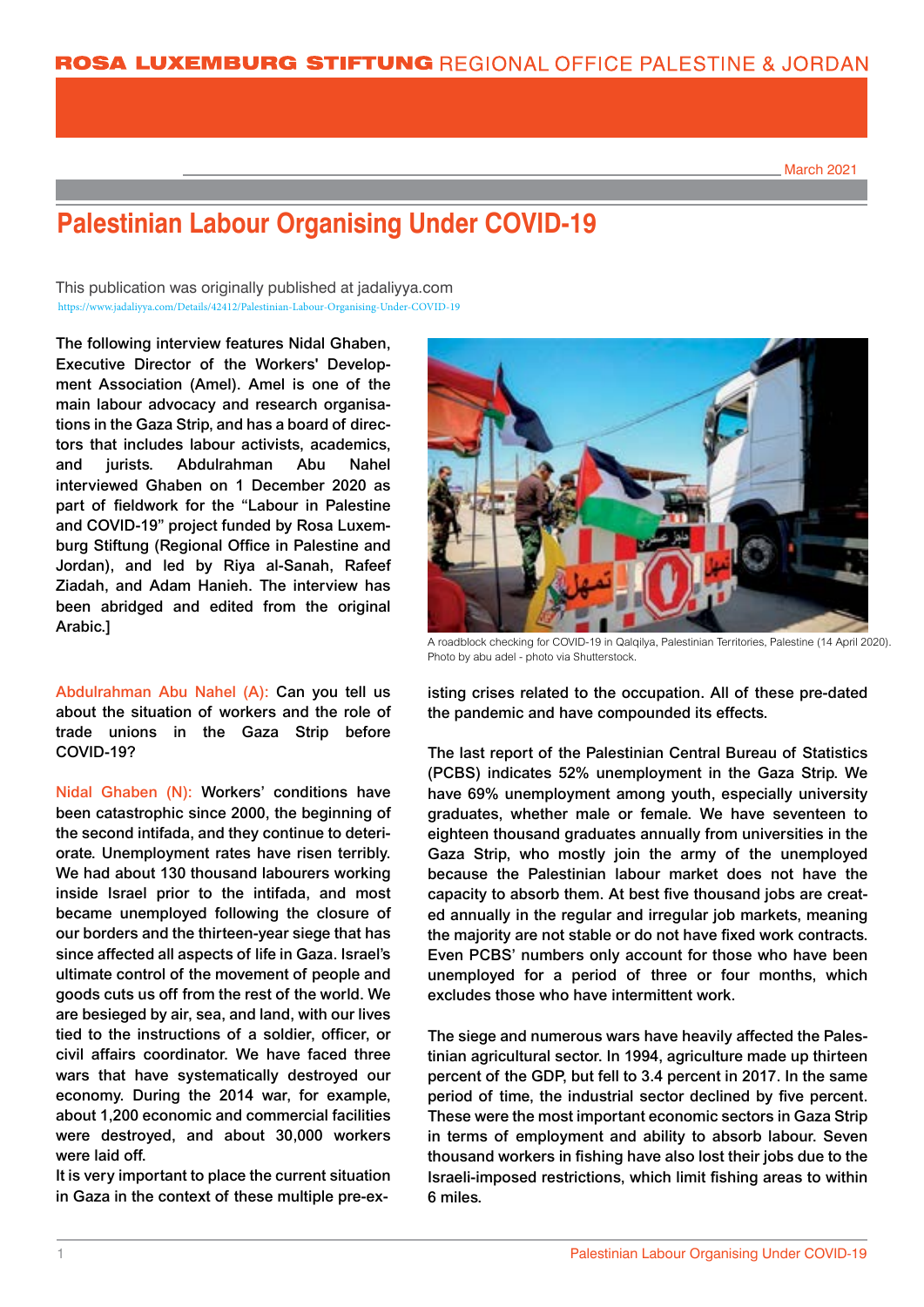In short, there has been long-term structural erosion of the productive base of the Palestinian economy for nearly two decades. All of this placed Gaza in a very precarious situation prior to the pandemic.

A: You have noted that the high unemployment rates we often hear about do not always reflect the full reality. In light of what you've said about the Palestinian economy and unemployment, how has the COVID-19 pandemic impacted workers in Palestine and the Gaza Strip specifically?

N: Since March 2020, COVID-19 cases began to appear in Palestine—first in the West Bank, and later in the Gaza Strip. But, this is not simply a health crisis. The series of necessary preventive measures taken to curb the spread of the virus have compounded into a general economic crisis.

About forty thousand establishments have closed across the West Bank and Gaza, putting about 105,000 people out of work. 71,000 in the West Bank and 34,000 in the Gaza Strip. Only about twenty-six percent of commercial, industrial, and economic establishments are still operating at capacity. The reality is much worse than unemployment numbers indicate. PCBS statistics do not account for informal sector workers, daily labourers, and street vendors. All of these workers are not calculated as part of the official figures.

The Palestine Economic Policy Research Institute (MAS) expects unemployment rates in the West Bank will rise to thirty-five percent. As for the Gaza Strip, I think we might reach sixty-five or seventy percent, up considerably from the fifty-two percent unemployment rate prior to the pandemic. There is no exact estimation, but it is clear that many establishments across the board have been disrupted—from hotels and tourism, to agriculture, construction, and other commercial and administrative services.

There is also a decline in the value of wages, which has deeply affected standards of living. Prior to the pandemic, the typical worker in Gaza averaged only two to five dollars per day. These wages do not adequately cover basic necessities, and the decline in wages since the pandemic has severely disrupted the wider social fabric and family relations.

A: We will talk about this important point later on. But you mentioned institutions. Are the incomes of civil society and NGO employees affected, and are they still receiving salaries normally according to the available data?

N: In practice, civil society institutions mostly operate on a temporary employment system, that is, with fixed-term projects that are externally financed. They depend on projects financed from abroad by international institutions. The maximum length of these projects does not typically exceed one or two years. Civil society institutions have been heavily impacted by the general economic downturn following the pandemic. Some have been forced to close down and lay off a large number of their employees, adding to unemployment levels.

Funding for civil society institutions from the European Union (EU) and international donors has decreased by seventy percent. There are two reasons for this: first, some international institutions have begun directly operating in the Palestinian territories, replacing Palestinian civil society institutions. Second, funding priorities have moved to other countries, such as Iraq, Yemen, and Lebanon. Even the United Nations (UN) has significantly reduced its Palestine budget.

A: In light of the crisis in working conditions, unemployment, the informal sector, and so on, have you seen any changes, or new initiatives among unions or workers?

N: Unfortunately, trade unions have become largely ineffective. There are no substantial campaigns serving the workers and protecting their rights. This is because we do not have an independent trade union. The official unions work alongside or under the umbrella of the ruling authority, whether in Gaza or the West Bank. To a large extent, they are loyal to their own parties and factions within the Palestinian Authority (PA). For example, most union employees or leaders are employees of the PA, meaning they work according to the dictates of the Ministry of Labor or even the security services. So, how can you ask union leaders to defend workers' rights from the PA while they are essentially an employee of that same authority?

The private sector, the Ministry of Labor, and Palestinian General Federation of Trade Unions (PGFTU) signed a tripartite agreement to compensate workers or pay them minimum wage. But, even this agreement was never implemented. PGFTU should have pressured the government and the private sector to compensate those unemployed due to COVID-19, but the official unions did not undertake such a campaign.

A: Given that the unions are part of the problem, by virtue of their connection to the PA and various factions, are there examples of activities carried out by workers at the level of workers' committees, for exam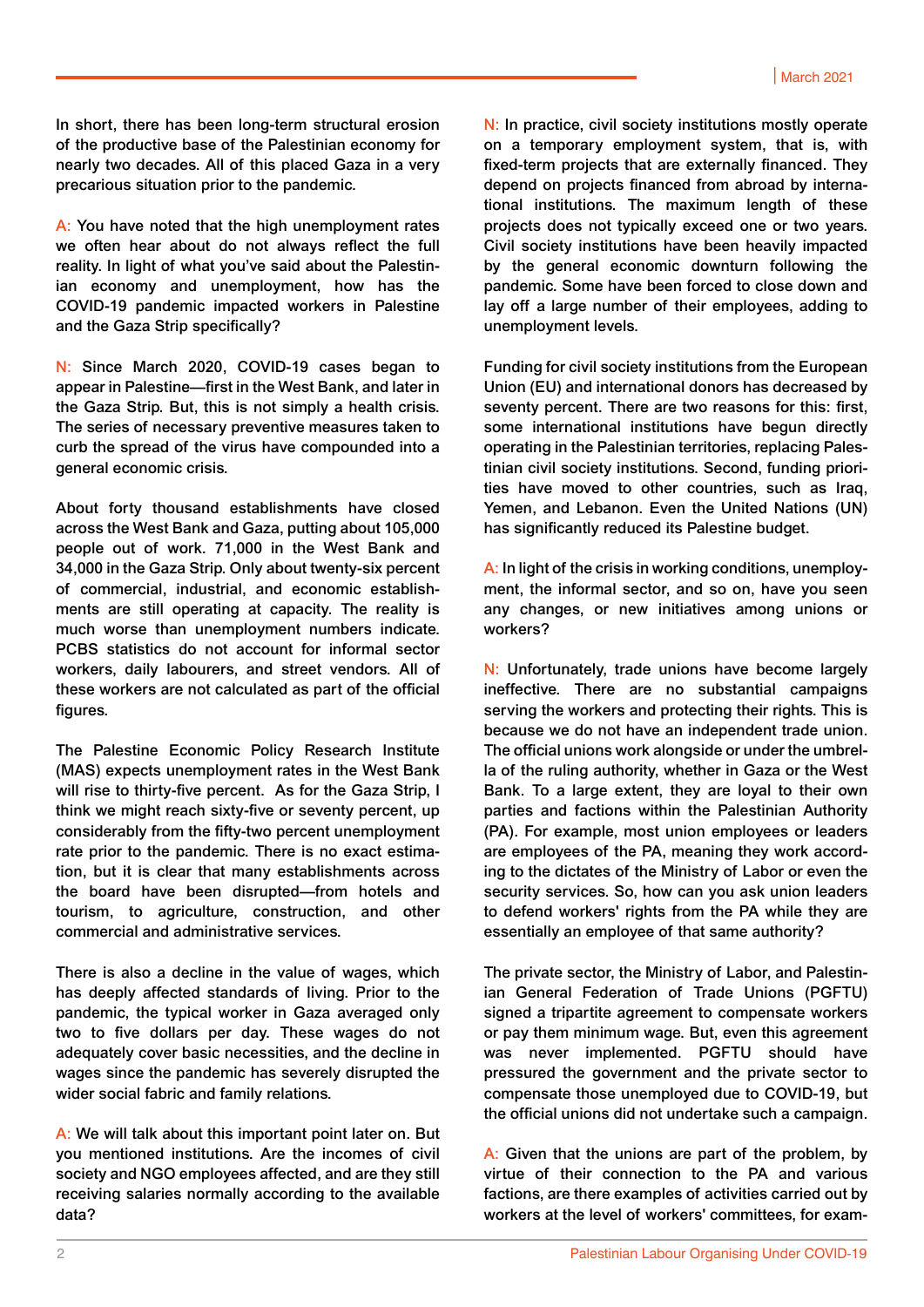ple, to defend their rights and achieve solidarity with other sectors?

N: Historically, there have been a number of important initiatives carried out by unions outside the framework of PGFTU. The Union of Workers' Committees, for example, was born out of the siege, after the closure of the Erez crossing in 2000. In 2002, the union organized marches and protests in the Square of the Unknown Soldier and in front of the Legislative Council Square with empty bowls and plates to symbolise our hunger. These protests won some gains, including the exemption of workers from health insurance fees as well as an end to basic education fees for our children. The union had demanded more, including reduced cost of electricity, scholarships, and better social security coverage. Only some of these demands were fulfilled.

The Union of Workers' Committees decline warrants consideration. The workers' movement encountered problems upon entering the political space during the Legislative Council elections in 2006. The union's political involvement led to a separation between its members and leaders, weakening its social demands. More institutionalized unions also attacked the movement for its grassroots nature.

Today, we need a social movement that fights for the poor and the causes of workers, like the suspended Social Security Bill. This bill tackles three items: pensions, health insurance, and maternity insurance. It excludes unemployment insurance, however. Despite this limitation, the bill has wide public and institutional support. Yet, the Palestinian Authority has not moved on this issue.

A: Can you tell us about the phenomenon of workers in Gaza registering as 'merchants' and how this differs from the West Bank?

N: Yes. Workers register as merchants, yet they work as day labourers in Israel and work informally. They pay a fee, but they are not registered with the Israeli Ministry of Labour. This means they have no records and no rights. Their wages can be less the minimum, and they have no injury insurance. Their work-related injuries are often recorded as accidents, rather than work injuries. Employers are supposed to be fined 20,000 shekels if they hire someone on a merchant's permit, yet the practice continues because it is a source of cheap labour. All parties turn a blind eye. Consequently, these Gazans work without any rights and retire after years of work without any benefits. Of course, these jobs also tend to be very dangerous.

A: Does the pandemic affect labor sectors differently,

for example, unorganized day labourers or women workers?

N: The sector most affected is the informal sector—the self-employed, bus drivers, hawkers, vendors, and retailers. The economic downturn has also hurt the tourism sector. The least impacted sectors are health care and education. In some instances, smaller retailors benefitted from shifting to making masks and selling medicines. These small initiatives helped to employ a few, but the sectors related to direct services, trade, and investment are all disrupted.

The pandemic has also impacted labor sectors with a high proportion of women workers. For example, all kindergartens remain closed. Women receive lower wages and work in worse conditions. In the childcare sector, wages do not exceed five hundred NIS (155 USD) per month and do not include transportation, which must be covered at the expense of the worker.

According to the most recent PCBS reports, the share of women in the workforce is only 19.2 percent, yet the number of female university graduates is the same as male graduates. This reflects a serious decline in female employment. Education, administration, tourism, and civil society sectors have the highest rates of female employment, but even these sectors show a lower participation rate for women than men.

In all cases, women do not have adequate opportunities in the labour market, which is a structural defect. The general attitude that "my father goes to work and my mother goes to the kitchen" is still widespread and impacts daily life and family relations.

A: What kind of support did the Palestinian Authority provide through the pandemic, and how effective was this?

As a government, the PA should support the public during times like these, but they have not provided any effective assistance to either the unemployed or those who are working. In the Gaza Strip, thousands of merchants have gone bankrupt. Thousnds of checks have bounced. Some factors and companies have declared bankruptcy. Our government did not provide any adequate support, even though they collect our taxes and receive significant revenues from these establishments.

For the current level of unemployed workers, the government has only fed us crumbs—such as a voucher or a coupon. Even more, the distribution process lacks transparency and fairness. We witnessed clear clientelism, partisanship, factionalism, and regional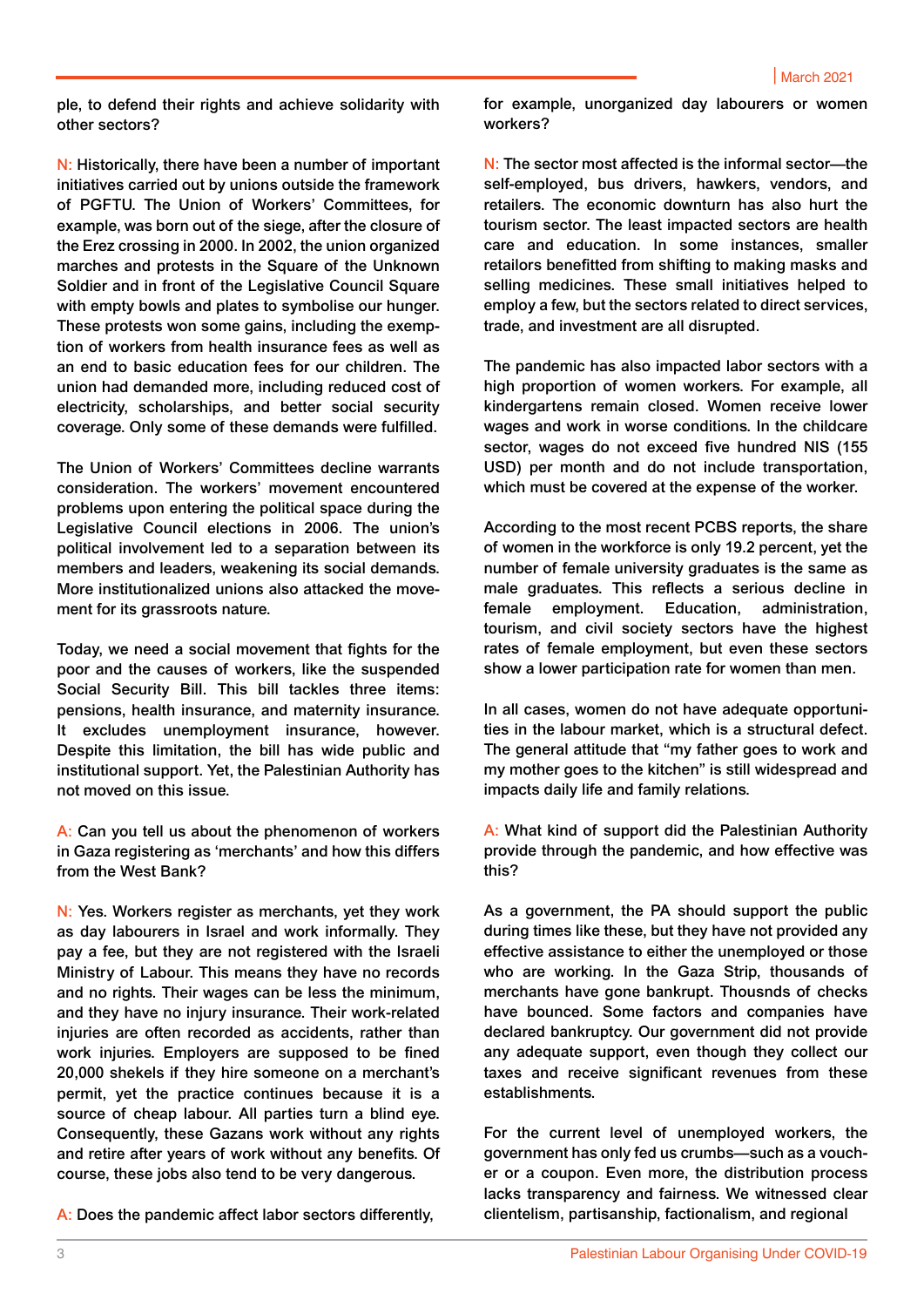This interview is part of fieldwork for the "Labour in Palestine and COVID-19" research supported by Rosa Luxemburg Stiftung Regional Office Palestine& Jordan and sponsored with funds of the Federal Ministry for Economic Cooperation and Development of the Federal Republic of Germany.

This publication or parts of it can be used by others for free as long as they provide a proper reference to the original publication.

The content of this research is the sole responsibility of the authors and can under no circumstances be regarded as reflecting the position of RLS.

 Rosa Luxemburg Stiftung Regional Office Palestine & Jordan Responsible: Ute Beuck Al Tireh St. /Nile St., Attari Bld #67, 2nd floor, (Opposite of the Chinese Embassy), Ramallah, Palestine Phone: +972 297 3302/06/46 Fax: +972 297 3345 Email: info.ramallah@rosalux.org www.rosaluxemburg.ps https://www.facebook.com/rlspj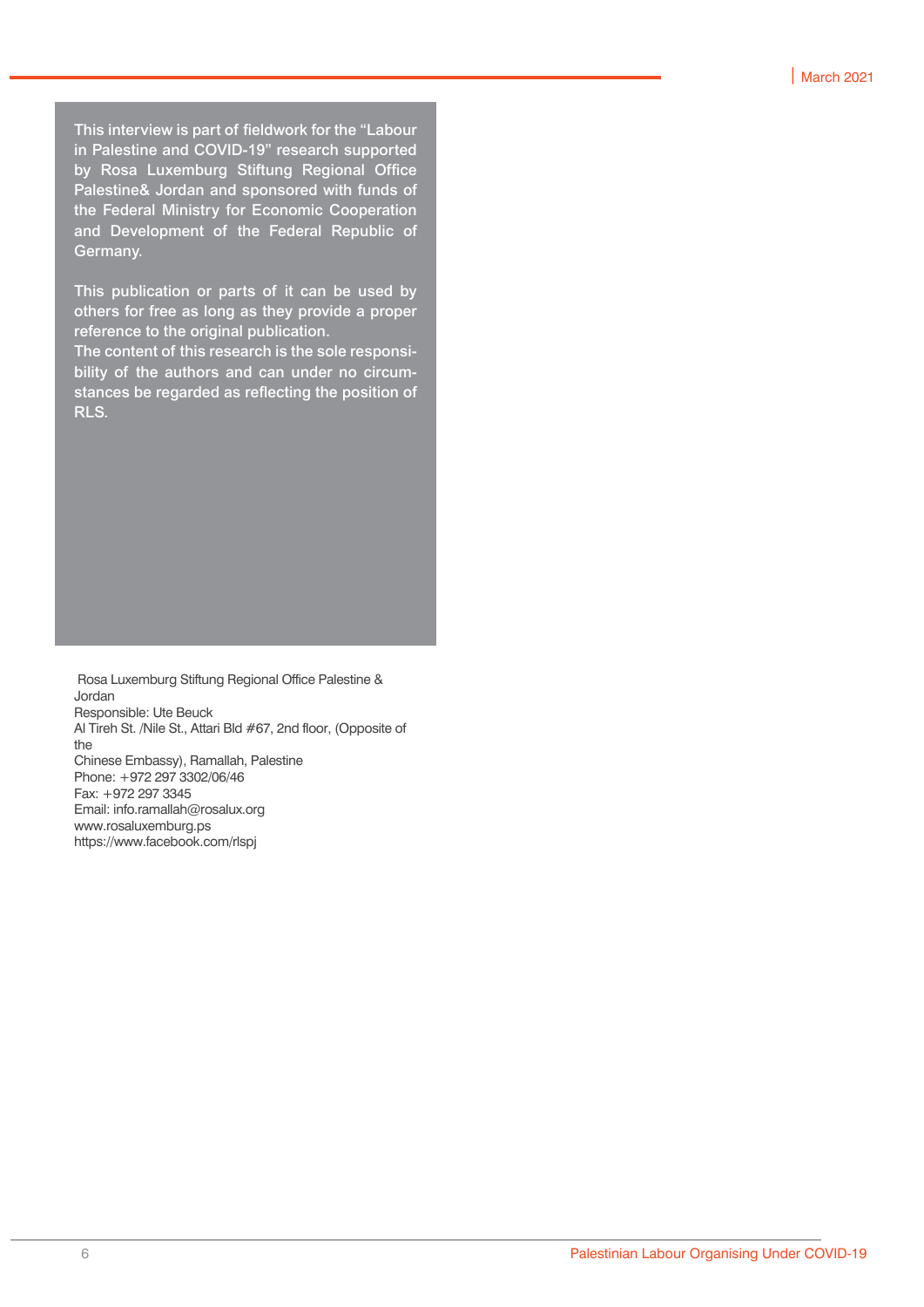favouritism. Many of the poor in Gaza did not receive any financial or in-kind assistance.

The West Bank has had a similar experience. Even the Waqfet Ezz Fund failed. The fund received only 10% of the goal and was distributed unfairly. Workers received just seven hundred NIS (217 USD), a sum that can barely cover a family's grocery expenses. The Gaza Strip only received 5% of the fund, and in the end, most of the money was actually transferred to the Ministry of Finance and the ruling authority in the West Bank. The cost of living is almost equal between Gaza and the West Bank—indeed, our prices are comparable to those in Israel.

The World Bank also conducted a project with the PA Ministry of Labor. The project aimed to provide compensation for about 64,000 workers across the occupied Palestinian territories. But, again there was discrimination and regional bias, and only five thousand people in Gaza will receive compensation.

On the topic of discrimination, PA salaries differ between Gaza and the West Bank. A Gazan PA employee earns twenty-five percent less than their West Bank counterpart. Released Gazan political prisoners also receive only half of the support payment allotted to West Bankers. Yet, our President tells us, "Prisoners are a red-line." Of course, this has a domino effect throughout society. If someone only receives a portion of their salary, they will spend less in shops and on services.

Most salaried employees suffer from debt. About eighty percent of PA employees borrow from banks—for housing, cars, and general expenses—and their loans are directly deducted from their salaries. With pandemic-induced salary reductions, a PA worker's monthly salary comes out to only three or four hundred NIS (90-120 USD). Who can live on such a paltry amount? Who can meet their family needs? Indebtedness is a key reason behind the destruction of our social fabric. It affects shop owners, merchants, and so forth. COVID-19 has accentuated the effects of debt, significantly widening class disparities and social differences.

It is very important that people understand these structural inequalities and discrimination we face in Gaza.

A: You mentioned the education and health sectors have been less impacted, but we see that workers in such vital sectors are subject to a scheme called "financial retirement." What does this mean?

N: "Financial retirement" describes a new scheme

rolled out during the pandemic. The scheme allows workers to declare their retirement while they continue working. The workers receive seventy percent of their salaries, continue to work, and do not accrue any pension benefits for the remaining time worked. There are many teachers and doctors in this situation, working and performing their duties yet not earning retirement salary.

This scheme is not governed by any laws or regulations. It is simply a decision that has been taken at the highest levels of the PA to save money at the workers' expense. This mostly impacts education and healthcare workers, and of course, the scheme needs to be understood alongside the structural discrimination against Gaza that I have discussed.

A: Did the United Nations Relief and Works Agency for Palestine Refugees in the Near East (UNRWA) or any other international parties provide support during the COVID-19 crisis?

N: UNRWA barely covers the salaries of its employees. Recent salary payments have been delayed. The Commissioner-General of UNRWA and the General Union of Agency employees recently held a meeting in the Gaza Strip, and the union issued a statement asking for a full salary for UNRWA employees.

As for UNRWA services, health services, various types of in-kind assistance, and refugee employment services have all experienced cuts. The supply of medicines and medical supplies to clinics and health centres across Gaza have also been cut. UNRWA's work during the pandemic has been limited to emergency services or chronic diseases. The one positive development is that they now deliver medicines for chronic diseases directly to homes.

A: In your opinion, what long-term impact will the COVID-19 pandemic have on social and political life in the West Bank and Gaza?

N: Its impact will go beyond the immediate health challenges. Crises such as these serve to widen pre-existing social and economic inequalities. This is certainly what we are seeing unfold now in the Gaza Strip, where tens of thousands have lost their jobs, had their wages cut, or lost opportunities for the future. To reiterate, official statistics do not capture a very large stratum of the working population, including casual and day labourers. These informal workers constitute around forty percent of the total workforce. These workers will be the most impacted by the pandemic, and official relief efforts have overlooked them. This is a global crisis and will likely involve a very severe global economic downturn even as the health dimen